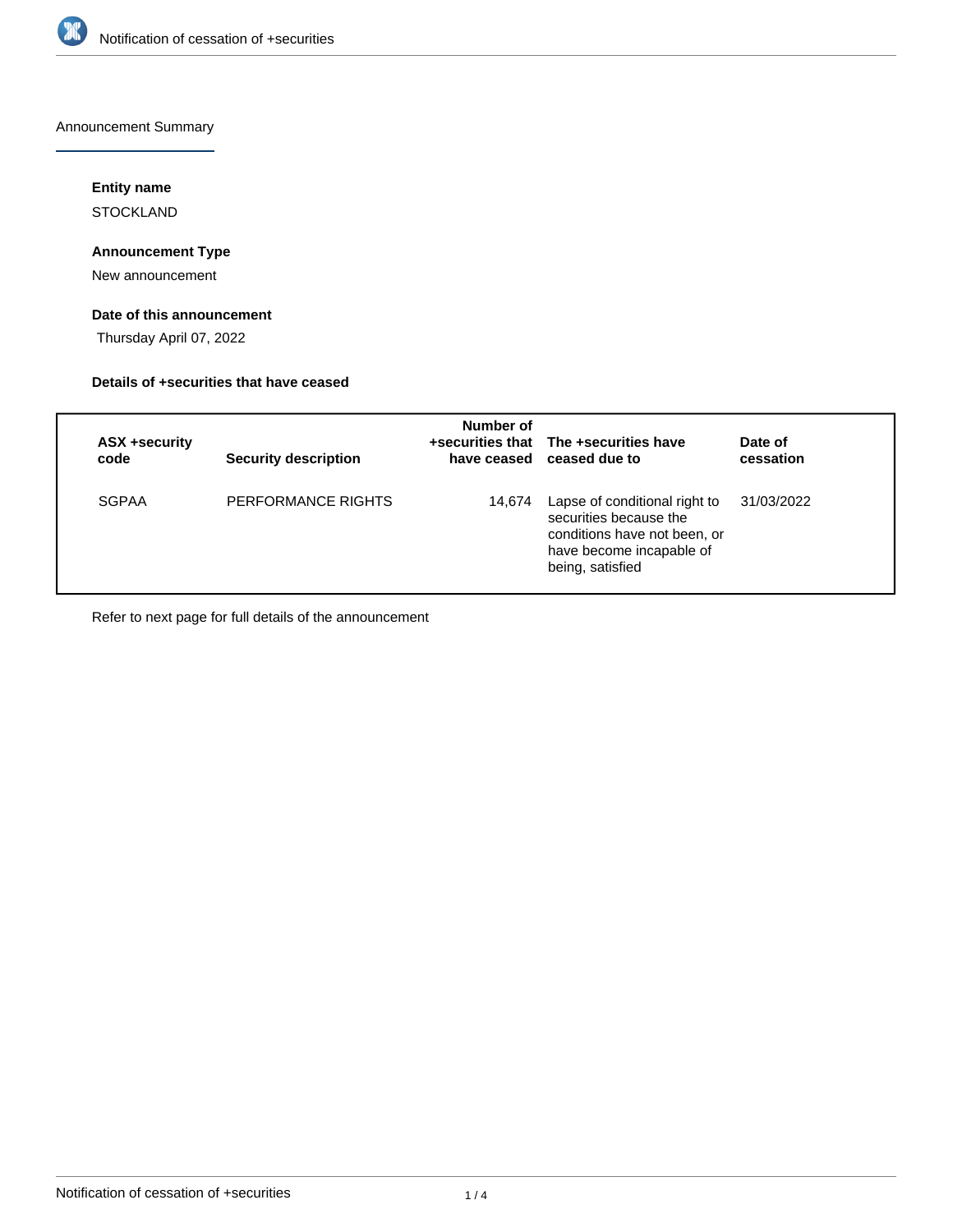

### Part 1 - Announcement Details

### **1.1 Name of +Entity**

**STOCKLAND** 

We (the entity named above) provide the following information about our issued capital.

**1.2 Registered Number Type**

other

**Registration Number** ABN 43 000 181 733/ARSN 092 897 348

**1.3 ASX issuer code**

**SGP** 

**1.4 The announcement is** New announcement

# **1.5 Date of this announcement**

7/4/2022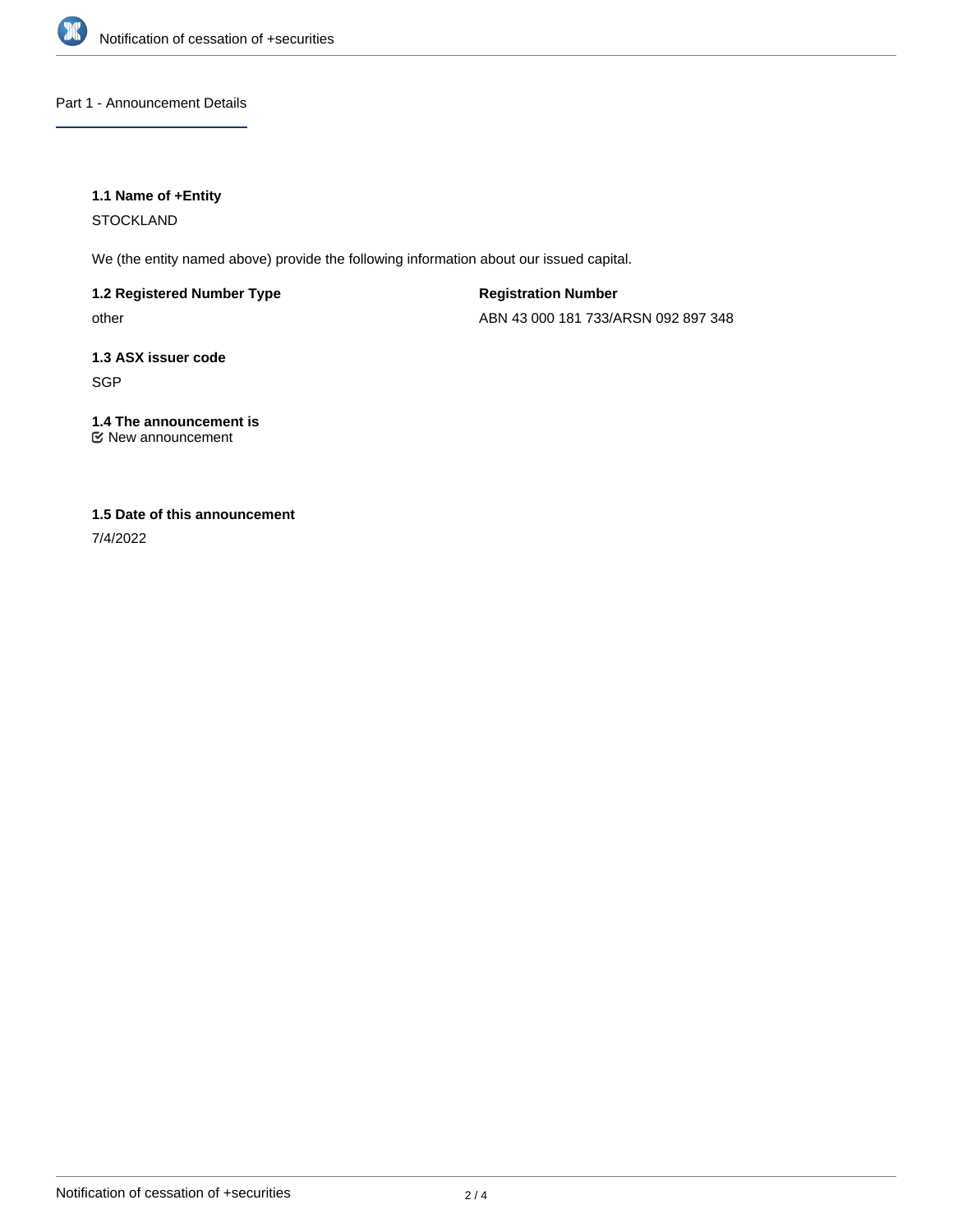

#### Part 2 - Details of +equity securities or +debt securities that have ceased

## **ASX +Security Code and Description**

SGPAA : PERFORMANCE RIGHTS

## **Unquoted +equity securities that have ceased**

**Number of securities that have ceased**

14,674

#### **Reason for cessation**

Lapse of conditional right to securities because the conditions have not been, or have become incapable of being, satisfied

**Is the entity paying any consideration for the cessation?** No

31/3/2022

**Any other information the entity wishes to notify to ASX about the cessation?**